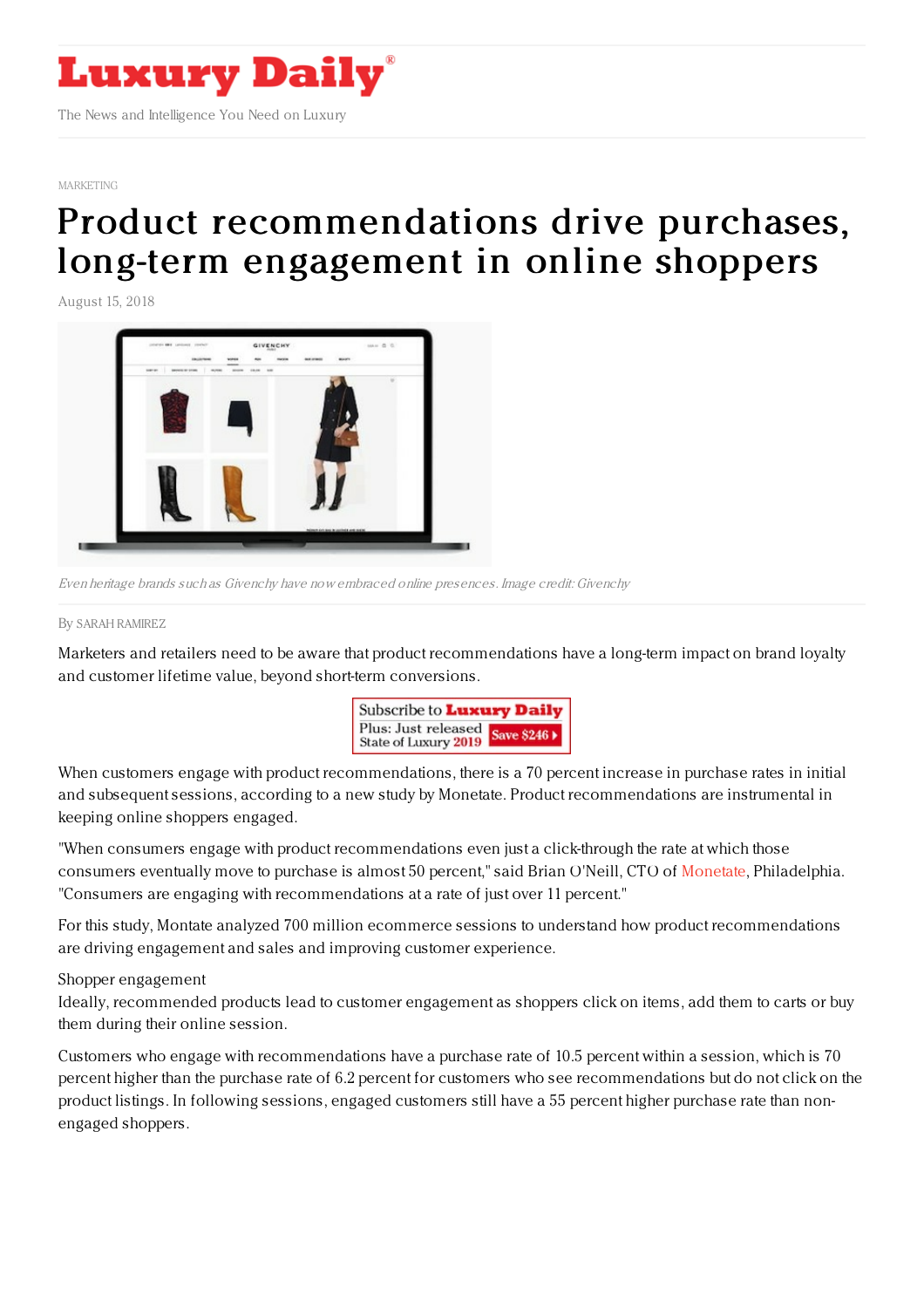## In-Session Purchase Rate. by Product Recommendation Engagement



Customers who engage with product recommendations are more likely to purchase items. Image credit: Monetate

Product recommendations do more than drive purchases, however. Recommended products also build customer loyalty by increasing shopper engagement over multiple online sessions.

Shoppers who clicked on a recommended product are 20 percent more likely to return for another session than customers who only viewed unrecommended products. Customers who viewed recommended products without purchasing were also 14 percent likelier to return to an ecommerce site than those customers who purchased items but did not engage with a recommended product.



Shoppers who engage with product recommendations spend more. Image credit: Bloomingdale's

The average order value (AOV) also sees a positive impact from product recommendations.

When a customer buys or adds a recommend product to their online cart, AOV jumps from from \$107.12 to \$142.44 for an increase of 33 percent more than customers who do not engage with recommendations. The average number of items purchased is also 4.5 compared to 3 items for shoppers who see but do not engage with product recommendations.

## Personalized recommendations

For retailers to benefit from product recommendations, it is crucial to make relevant recommendations. To drive engagement, recommendations must be personalized.

"With the strong correlation between recommendation engagement and conversion rate, a higher level of sophistication in personalized recommendations translates directly to revenue," Monetate's Mr. O'Neill said.

Despite boosts such as increased loyalty, conversion rates and revenues, only 6 percent of marketers in a 2017 study by Monetate identified their personalization strategies as "advanced." Implementing a sophisticated personalization plan can be challenging, but making an investment can have a great impact on profitability.

One of the biggest challenges companies face for personalization is going beyond segmentation towards customization on an individual level. Part of what makes this difficult is a lack of communication across channels, meaning that a single customer's digital activity is not connected to their in-store behavior (see [story](https://www.luxurydaily.com/68pc-of-marketers-struggle-to-achieve-real-time-view-of-customer/)).